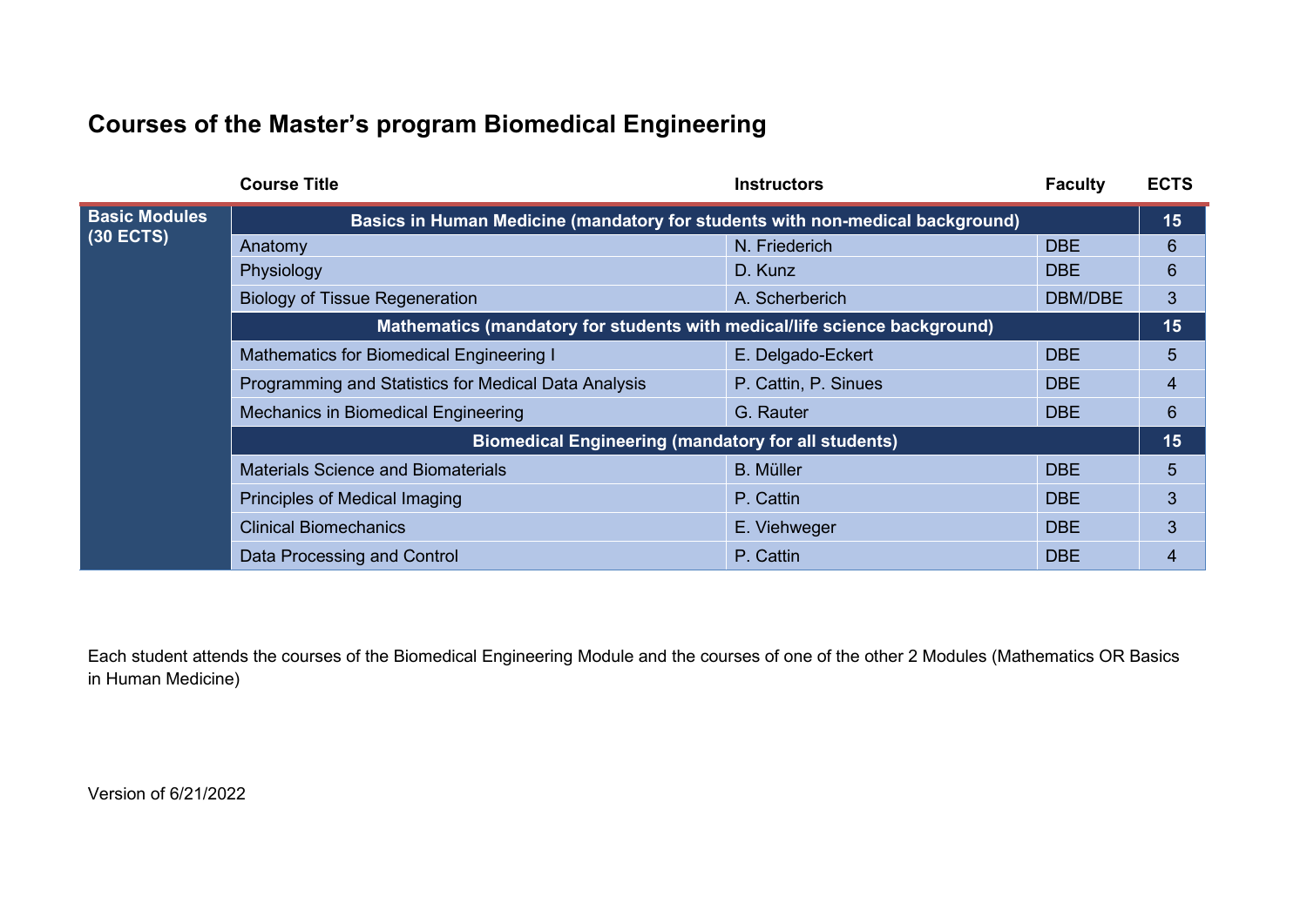|                                                                | <b>Course Title</b>                                                                                                        | <b>Instructors</b> | <b>Faculty</b> | <b>ECTS</b>                                                                                                        |  |
|----------------------------------------------------------------|----------------------------------------------------------------------------------------------------------------------------|--------------------|----------------|--------------------------------------------------------------------------------------------------------------------|--|
| <b>Major</b><br><b>Modules</b><br>(at least<br><b>28 ECTS)</b> | <b>Biomaterials Science &amp; Nanotechnology (B. Müller)</b>                                                               |                    |                |                                                                                                                    |  |
|                                                                | <b>Biomedical Acoustics</b>                                                                                                | C. Stieger         | <b>DBE</b>     | 28<br>3<br>3<br>3<br>3<br>8<br>$\overline{2}$<br>$\overline{2}$<br>4<br>4<br>$\overline{2}$<br>3<br>2 <sup>1</sup> |  |
|                                                                | Cells and Technologies in Regenerative Surgery                                                                             | A. Scherberich     | DBM/DBE        |                                                                                                                    |  |
|                                                                | <b>Digital Dentistry</b>                                                                                                   | <b>B.</b> Müller   | <b>DBE</b>     |                                                                                                                    |  |
|                                                                | <b>Magnetic Resonance Imaging</b>                                                                                          | O. Bieri           | <b>DBE</b>     |                                                                                                                    |  |
|                                                                | Materials in Medicine: Tissue Regeneration                                                                                 | S. Madduri         | <b>DBE</b>     |                                                                                                                    |  |
|                                                                | Materials in Medicine: Nanostructure Analysis                                                                              | <b>B.</b> Müller   | <b>DBE</b>     |                                                                                                                    |  |
|                                                                | Applied Engineering in the Hospital                                                                                        | N. Friederich      | <b>DBE</b>     |                                                                                                                    |  |
|                                                                | Applied methods in forensic biomedical and toxicological science                                                           | C. Lenz            | <b>DBE</b>     |                                                                                                                    |  |
|                                                                | Laser and Optics in Medicine                                                                                               | F. Canbaz          | <b>DBE</b>     |                                                                                                                    |  |
|                                                                | Mathematics for Biomedical Engineering II                                                                                  | E. Delgado-Eckert  | <b>DBE</b>     |                                                                                                                    |  |
|                                                                | <b>Regulatory Affairs and its Applications</b>                                                                             | P. Cattin          | <b>DBE</b>     |                                                                                                                    |  |
|                                                                | Einführung in die angewandte Nano-Wissenschaftsethik                                                                       | R. Andorno         | <b>Nano</b>    |                                                                                                                    |  |
| <b>Further</b><br><b>Modules</b><br><b>(32 ECTS)</b>           | <b>Free Electives</b>                                                                                                      |                    |                |                                                                                                                    |  |
|                                                                | The students can acquire up to 2 ECTS from a course offered at the university or by learning contract.                     |                    |                |                                                                                                                    |  |
|                                                                | <b>Master Thesis</b>                                                                                                       |                    |                |                                                                                                                    |  |
|                                                                | Six-month Master thesis is typically on a clinically relevant challenge in one of the major supervised by an instructor of |                    |                |                                                                                                                    |  |
|                                                                | the program. Master thesis is ideally supervised by a technical expert and a medical doctor.<br><b>Master Exam</b>         |                    |                |                                                                                                                    |  |
|                                                                | Exam is usually public and takes 45 minutes. Two to four instructors judge the exam.                                       |                    |                | 5 <sup>5</sup>                                                                                                     |  |
| <b>Total</b>                                                   |                                                                                                                            |                    |                | 90                                                                                                                 |  |

Each student attends 4 of these 5 mandatory courses

Each student attends 1 of these 2 mandatory courses